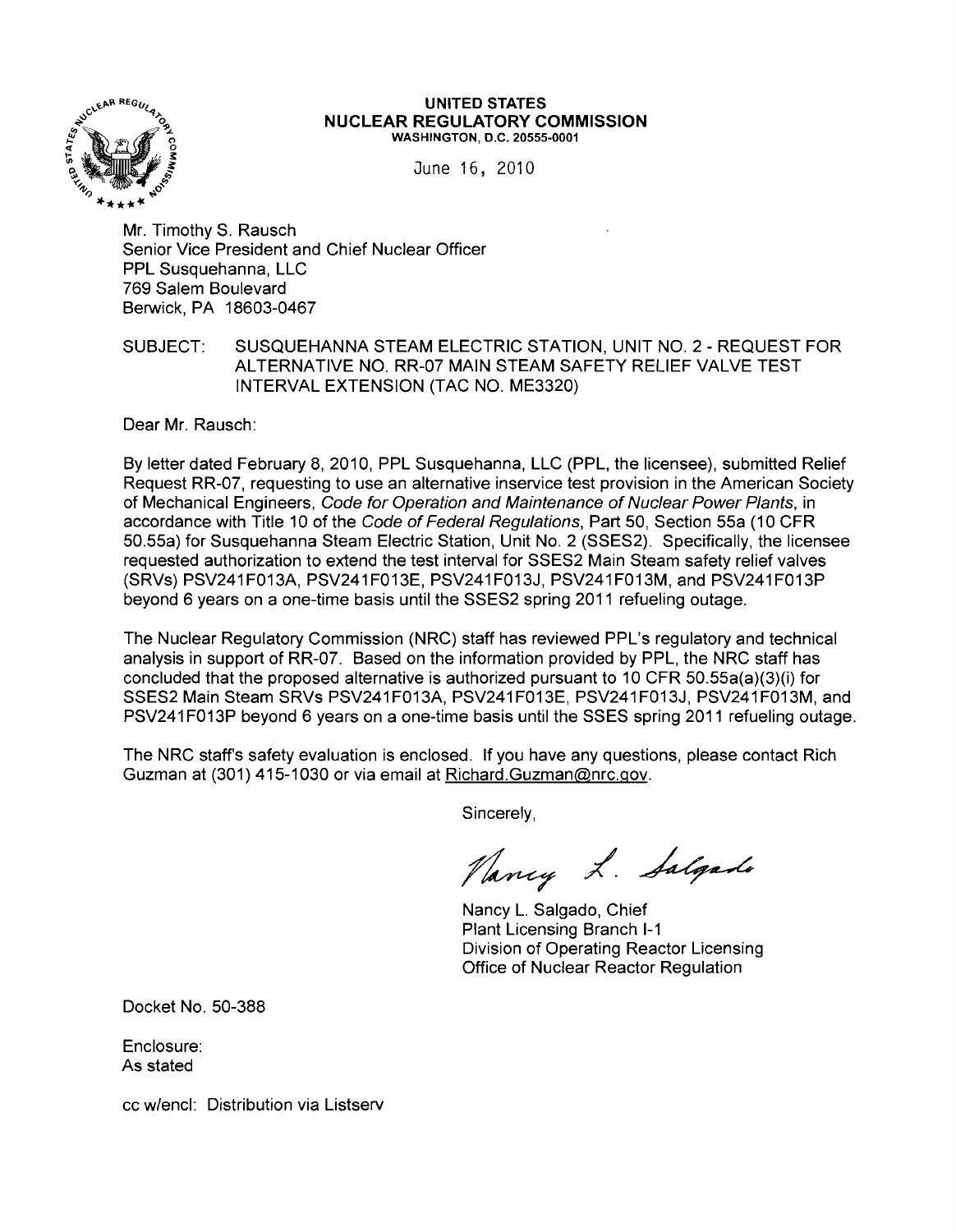

UNITED STATES NUCLEAR REGULATORY COMMISSION WASHINGTON, D.C. 20555-0001

# SAFETY EVALUATION BY THE OFFICE OF NUCLEAR REACTOR REGULATION

# RELATED TO RELIEF REQUEST RR-07

# MAIN STEAM SAFETY RELIEF VALVE TEST INTERVAL EXTENSION

# PPL SUSQUEHANNA, LLC

# SUSQUEHANNA STEAM ELECTRIC STATION, UNIT NO.2

# DOCKET NO. 50-388

# 1.0 INTRODUCTION

By letter dated February 8,2010 (Agencywide Documents Access and Management System (ADAMS) Accession No. ML100501162), PPL Susquehanna, LLC (PPL, the licensee), submitted Relief Request RR-07, requesting to use an alternative inservice test provision in the American Society of Mechanical Engineers, Code for Operation and Maintenance of Nuclear Power Plants, in accordance with Title 10 of the Code of Federal Regulations, Part 50, Section 55a (10 CFR 50.55a) for Susquehanna Steam Electric Station, Unit No.2 (SSES2). Specifically, the licensee requested authorization to extend the test interval for SSES2 Main Steam safety relief valves (SRVs) PSV241F013A, PSV241F013E, PSV241F013J, PSV241F013M, and PSV241 F013P beyond 6 years on a one-time basis until the SSES2 spring 2011 refueling outage. Pursuant to 10 CFR 50.55a(a)(3)(i), the licensee stated that the proposed alternative provides an acceptable level of quality and safety.

#### 2.0 REGULATORY EVALUATION

Title 10 of the Code of Federal Regulations, Part 50, Section 50.55a(f), "Inservice testing requirements," requires, in part, that ASME Class 1, 2, and 3 components must meet the requirements of the ASME OM Code and applicable addenda, except where alternatives have been authorized pursuant to paragraphs (a)(3)(i) or (a)(3)(ii) of 10 CFR 50.55a.

In proposing alternatives, a licensee must demonstrate that the proposed alternative provides an acceptable level of quality and safety or that compliance would result in hardship or unusual difficulty without a compensating increase in the level of quality and safety. The Nuclear Regulatory Commission (NRC) is authorized under 10 CFR 50.50.55a to approve alternatives to ASME OM Code requirements, as appropriate.

The NRC findings with respect to authorizing alternatives to the ASME OM Code are given below.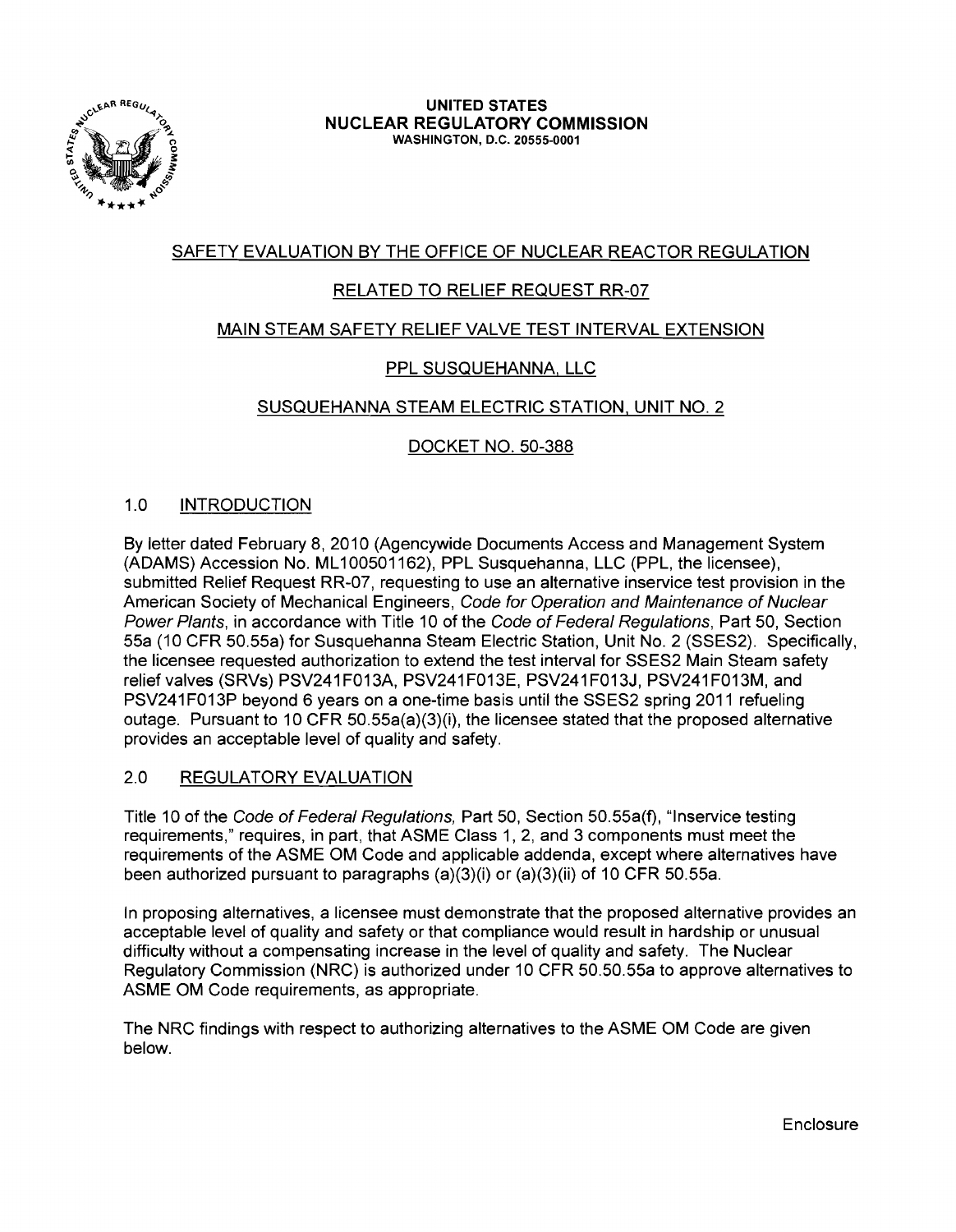#### 3.0 TECHNICAL EVALUATION

#### 3.1 Alternative RR-07

The applicable ASME OM Code edition and addenda for SSES2 is the 1998 Edition through the 2000 Addenda.

ASME OM Code Mandatory Appendix I, Paragraph 1-1330(a), 'Test Frequencies, Class 1 Pressure Relief Valves," 1998 Edition through the 2000 Addenda, requires that Class 1 pressure relief valves be tested at least once every 5 years. ASME Code Interpretation 01-18, ASME OM Code-1 995 with OMa ASME Code-1996 Addenda, Appendix I, dated June 26, 2003, clarifies that the 5-year test interval starts when the valve is tested.

In a letter dated March 10,2005 (ADAMS Accession No. ML050690239), the NRC authorized Alternative RR-02 for the SSES third 1O-year 1ST program interval. Alternative RR-02 authorized extension of the test interval for the SSES1 and SSES2 2 Main Steam SRVs to 6 years or every three refueling outages. Refueling outages are nominally every 24 months at SSES 1 and 2.

The licensee is requesting authorization in Alternative RR-07 to extend the test interval for SSES2 Main Steam SRVs PSV241F013A, PSV241F013E, PSV241F013J, PSV241F013M, and PSV241 F013P beyond 6 years on a one-time basis until the spring 2011 refueling outage which is scheduled to start in April 2011. The Main Steam SRVs PSV241 F013A, PSV241 F013E, PSV241 F013J, PSV241 F013M, and PSV241 F013P will expire before the refueling outage scheduled for spring 2011. The licensee's practice was to test an SRV and then place it in storage before installing the SRV in the unit. The licensee considered the start of the 6-year test interval to begin once the SRV was installed and storage time was not included in the 6-year interval.

The licensee's justification for extending the test interval for Main Steam SRVs PSV241F013A, PSV241 F013E, PSV241 F013J, PSV241 F013M, and PSV241 F013P beyond 6 years is that SRV as-found set pressure test data demonstrate that current maintenance practices have been effective, and that storage has had no significant impact on SRV test results.

#### 3.2 NRC Staff's Evaluation of Proposed Alternative

ASME OM Code Mandatory Appendix I does not require that SRVs be disassembled and inspected prior to the start of the 5-year test interval. The ASME developed Code Case OMN-17, "Alternative Rules for Testing ASME Class 1 Pressure Relief/Safety Valves," which was published in the 2009 Edition of OM Code. Code Case OMN-17 allows extension of the test interval for SRVs from 5 years to 6 years plus a 6-month grace period. The code case imposes a special maintenance requirement to disassemble and inspect each SRV to verify that parts are free from defects resulting from time-related degradation or maintenance-induced wear prior to the start of the extended test interval. Similar to the special maintenance requirement in Code Case OMN-17, the licensee stated that Main Steam SRVs PSV241F013A, PSV241F013E, PSV241 F013J, PSV241 F013M, and PSV241 F013P were disassembled to perform inspection and maintenance activities prior to the start of the current test interval. All adverse conditions were corrected and each SRV was reassembled and tested. These five valves were last tested in August of 2004. Per the previously authorized alternative in RR-02 and in view of ASME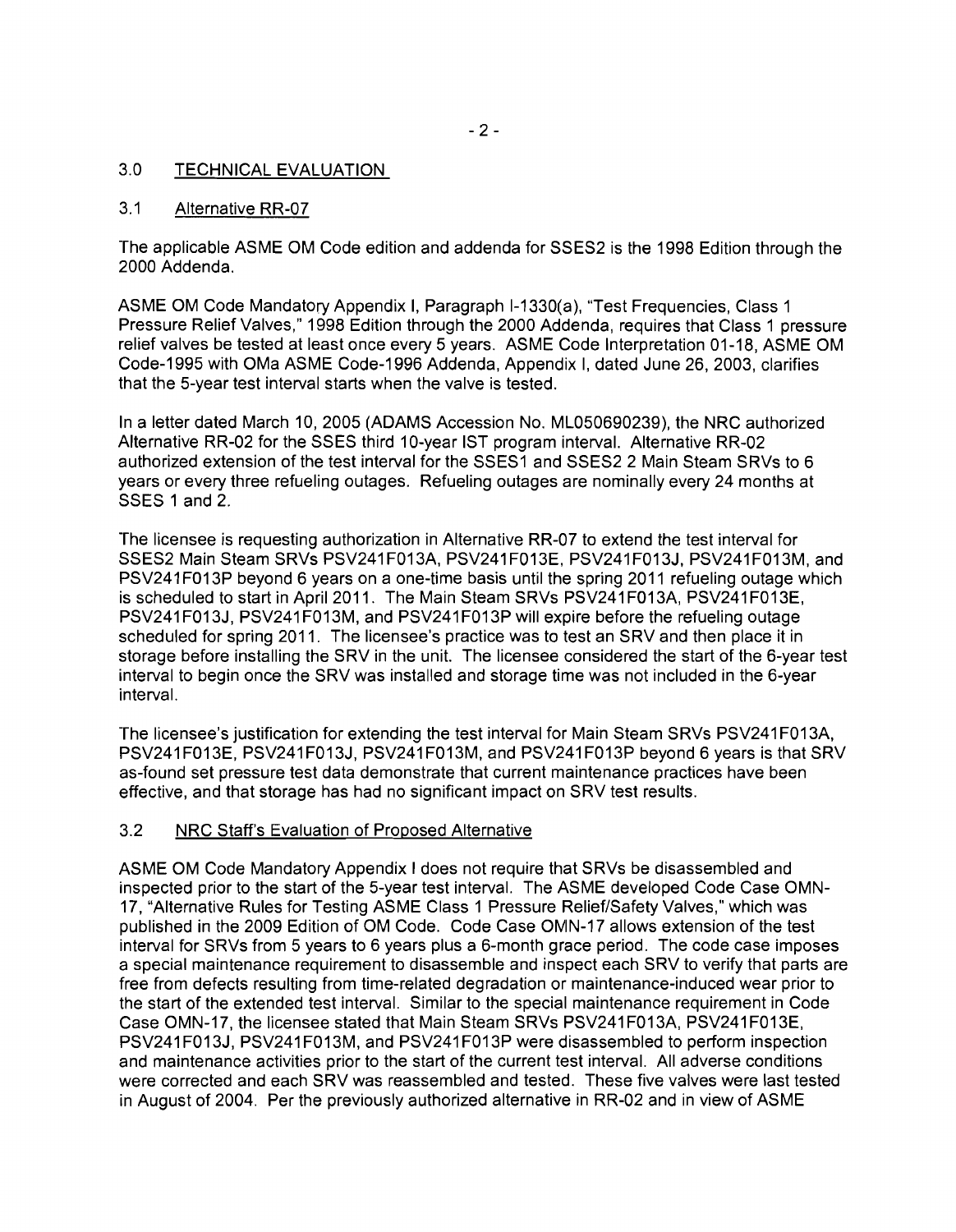Code Interpretation 01-18, these valves would, therefore, be required to be re-tested or replaced by August of 2010.

The NRC staff finds that extending the 6-year test interval for Main Steam SRVs PSV241 F013A, PSV241F013E, PSV241F013J, PSV241F013M, and PSV241F013P until the spring 2011 refueling outage (April 2011) is acceptable. Extending the test interval by 7 months, while slightly longer than the 6-month extension endorsed by ASME Code Case OMN-17, is nonetheless consistent with the code case approach since disassembly, inspection, and maintenance were performed for these valves (in addition to the normally required set-pressure testing). This additional inspection and maintenance is beyond what is required by ASME OM Code Mandatory Appendix I when testing SRVs on a 5-year interval and justifies extension of the test interval for up to 6 years plus an additional grace period of approximately 7 months while providing an acceptable level of quality and safety.

#### 4.0 CONCLUSION

As set forth above, the NRC staff determines that the alternative in Request RR-07 is acceptable for SSES2 Main Steam SRVs PSV241F013A, PSV241F013E, PSV241F013J, PSV241F013M. and PSV241 F013P. Accordingly, the NRC staff concludes that the licensee has adequately addressed all the regulatory requirements set forth in 10 CFR 50.55a(a)(3)(i). Therefore, the NRC staff authorizes the alternative in Request RR-07 for SSES2 Main Steam SRVs PSV241 F013A, PSV241 F013E, PSV241 F013J, PSV241 F013M, and PSV241 F013P on a onetime basis until the April 2011 refueling outage.

Principal Contributor: John Billerbeck

Date: June 16, 2010